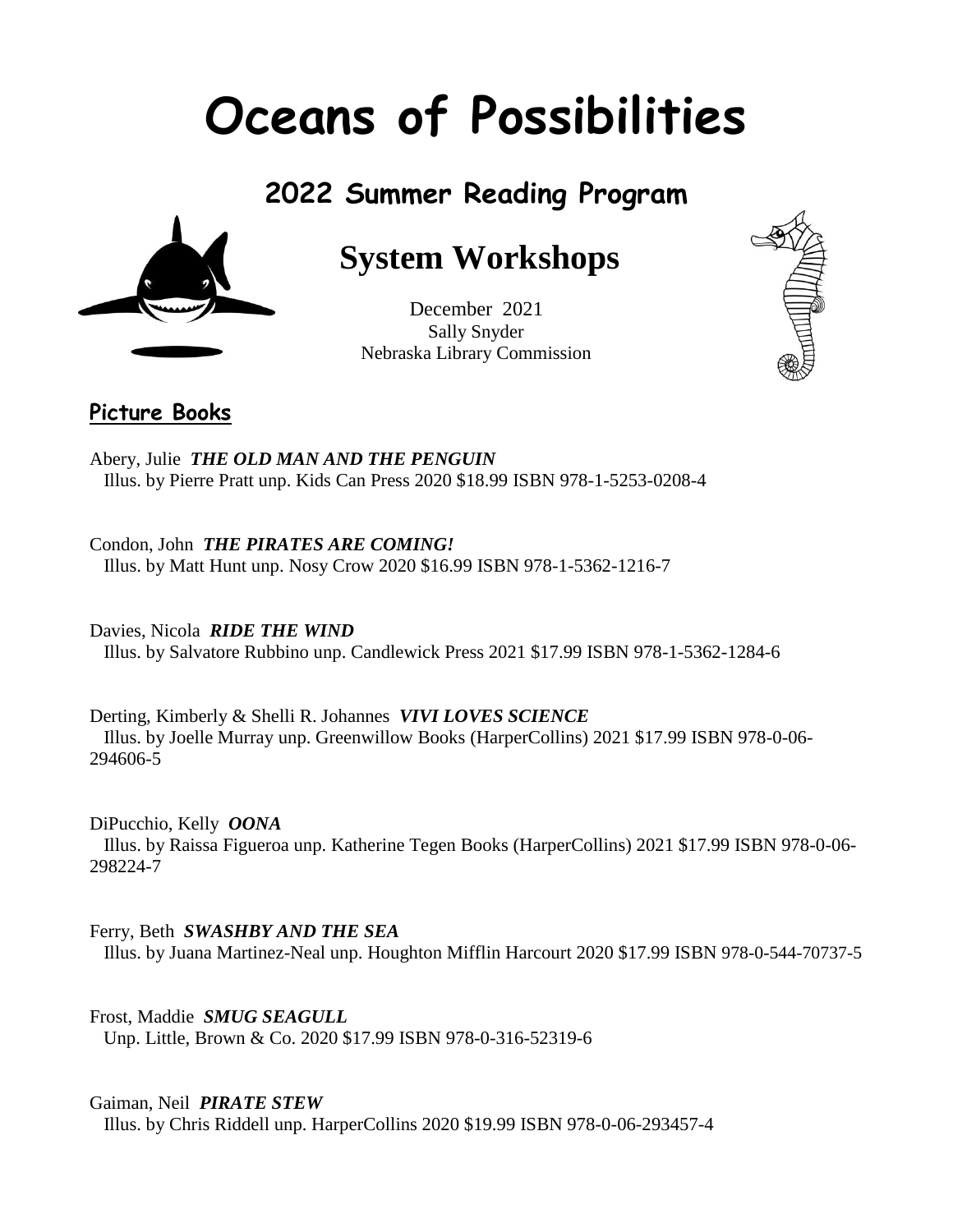#### Gorbachev, Valeri *NO SWIMMING FOR NELLY*

 Unp. Holiday House 2018, 2021 \$17.99 ISBN 978-0-8234-3780-1; \$8.99 (pbk) ISBN 978-0-8234- 4974-3

#### Grimes, Nikki *OFF TO SEE THE SEA*

Illus. by Elizbeth Zunon unp. Sourcebooks 2021 \$17.99 ISBN 978-1-4926-3829-2

#### Hare, John *FIELD TRIP TO THE OCEAN DEEP*

Unp. Holiday House 2020 \$17.99 ISBN 978-0-8234-4630-8; pbk in January

#### Hawthorne, Lara *ALBA AND THE OCEAN CLEANUP*

Unp. Big Picture Press (Candlewick Press) 2020 \$16.99 ISBN 978-1-5362-1044-6

#### Henry, Steve *HIDE!*

Unp. Holiday House 2018 \$14.99 ISBN 978-0-8234-3773-3; 7.99 (pbk) ISBN 978-0-8234-3890-7

#### Lebeuf, Darren *MY OCEAN IS BLUE*

Illus. by Ashley Barren unp. Kids Can Press 2020 \$17.99 ISBN 978-1-5253-0143-8

#### Marlow, Layn *NOAH'S SEAL*

Unp. Candlewick Press 2021 \$17.99 ISBN 978-1-5362-1851-0

#### Meloy, Maile *THE OCTOPUS ESCAPES*

 Illus. by Felicita Sala unp. G. P. Putnam's Sons (Penguin Random House) 2021 \$17.99 ISBN 978-1- 9848-1269-8

#### Neilson, Emily *CAN I GIVE YOU A SQUISH?* Unp. Dial Books for Young Readers (Penguin Random House) 2020 \$17.99 ISBN 978-1-9848-1477-7

Parenteau, Shirley *BEARS AT THE BEACH* Illus. by David Walker unp. Candlewick Press 2021 \$16.99 ISBN 978-1-5362-0838-2

#### Podesta, Lena *TOO CROWDED* Unp. Sourcebooks 2021 \$17.99 ISBN 978-1-7282-2238-7

#### Raymundo, Peter *I AM NOT A FISH!*

Unp. Dial (Penguin Random House) 2019 \$17.99 ISBN 978-0-525-55459-2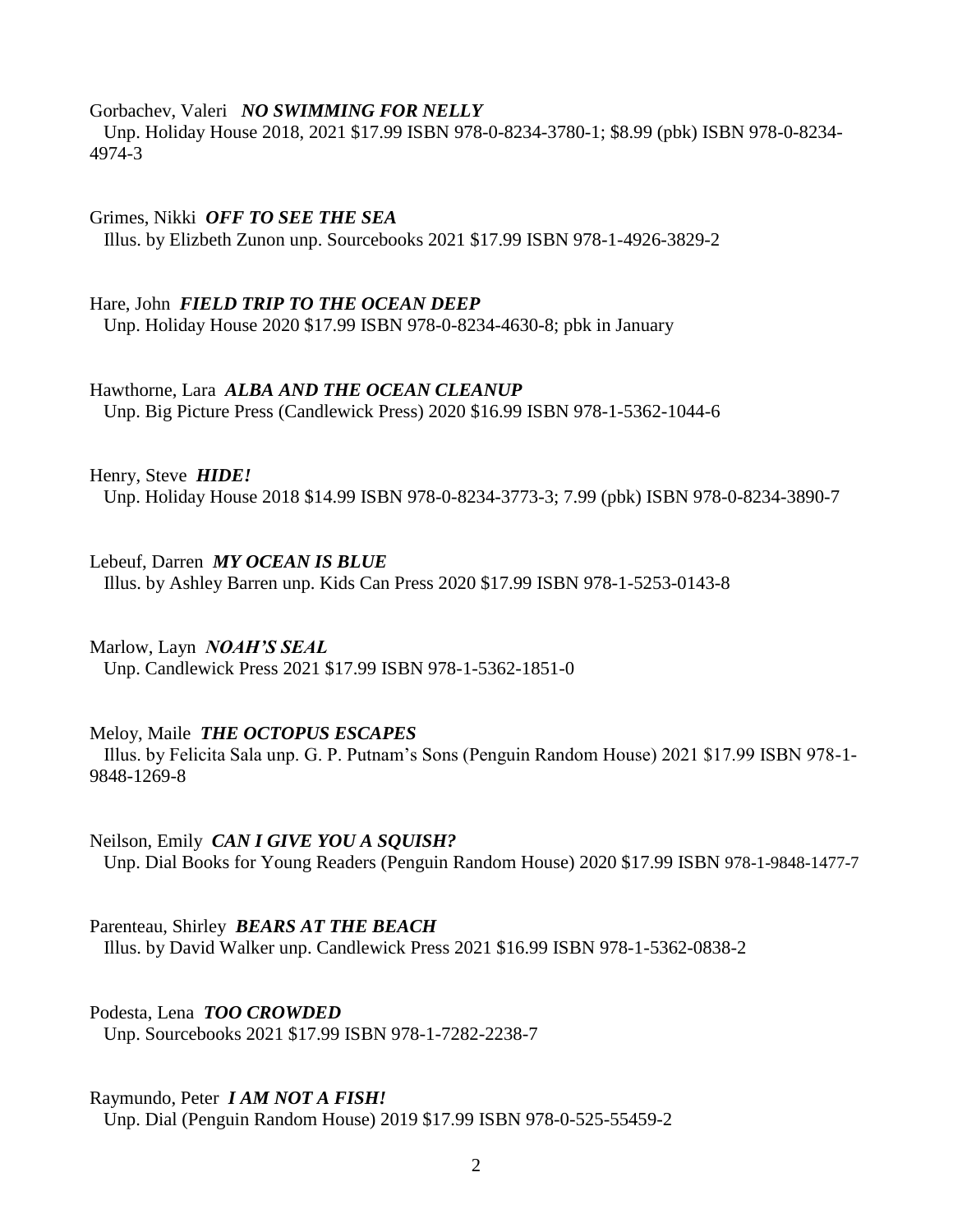Senior, Suzy *OCTOPANTS*

Illus. by Claire Powell unp. Tiger Tales 2019, 2021 \$9.99 (board book) ISBN 978-1-68010-661-9

Tsarfati, Einat *IT COULD BE WORSE* Unp. Candlewick Press 2021 \$17.99 ISBN 978-1-5362-1791-9

Văn, Muon Thi *WISHES* Illus. by Victo Ngai unp. Orchard Books (Scholastic Press) 2021 \$18.99 ISBN 978-1-338-30589-0

Young, Beryl *SHOW US WHERE YOU LIVE HUMPBACK* Illus. by Sakika Kikuchi unp. Greystone Kids Can Press 2021 \$17.95 ISBN 978-1771645737

# **Nonfiction Picture Books**

Abery, Julie *YUSRA SWIMS* Illus. by Sally Deng unp. Creative Editions 2020 \$19.99 ISBN 978-1-56846-329-2

Abery, Julie *SAKAMOTO'S SWIM CLUB* Illus. by Chris Sasaki unp. Kids Can Press 2021 \$17.99 ISBN 978-1- 5253-0031-8

Canty, John *HEADS AND TAILS UNDERWATER* unp. Candlewick Press 2021 \$17.99 ISBN 978-1-5362-1460-4

Griffith, Evan *SECRETS OF THE SEA: The Story of Jeanne Power, Revolutionary Marine Scientist* Illus. by Joanie Stone unp. Clarion Books (Houghton Mifflin Harcourt) 2021 \$17.99 ISBN 978-0- 358-24432-5

Hood, Susan *THE LAST STRAW: Kids vs. Plastics* Illus. by Christiane Engel HarperCollins 2021 \$18.99 ISBN 978-0-06-298139-4

Keating, Jess *OCEAN SPEAKS: How Marie Tharp Revealed the Ocean's Biggest Secret* Illus. by Katie Hickey unp. Tundra Books (Penguin Random House) 2020 \$17.99 ISBN 978-0-7352- 6508-0

King, Heidi Tyline *SAVING AMERICAN BEACH: The Biography of African American Environmentalist MaVynee Betsch* Illus. by Ekua Holmes unp. G.P. Putnam's Sons (Penguin Random House) 2021 \$17.99 ISBN 978-1-101-99629-4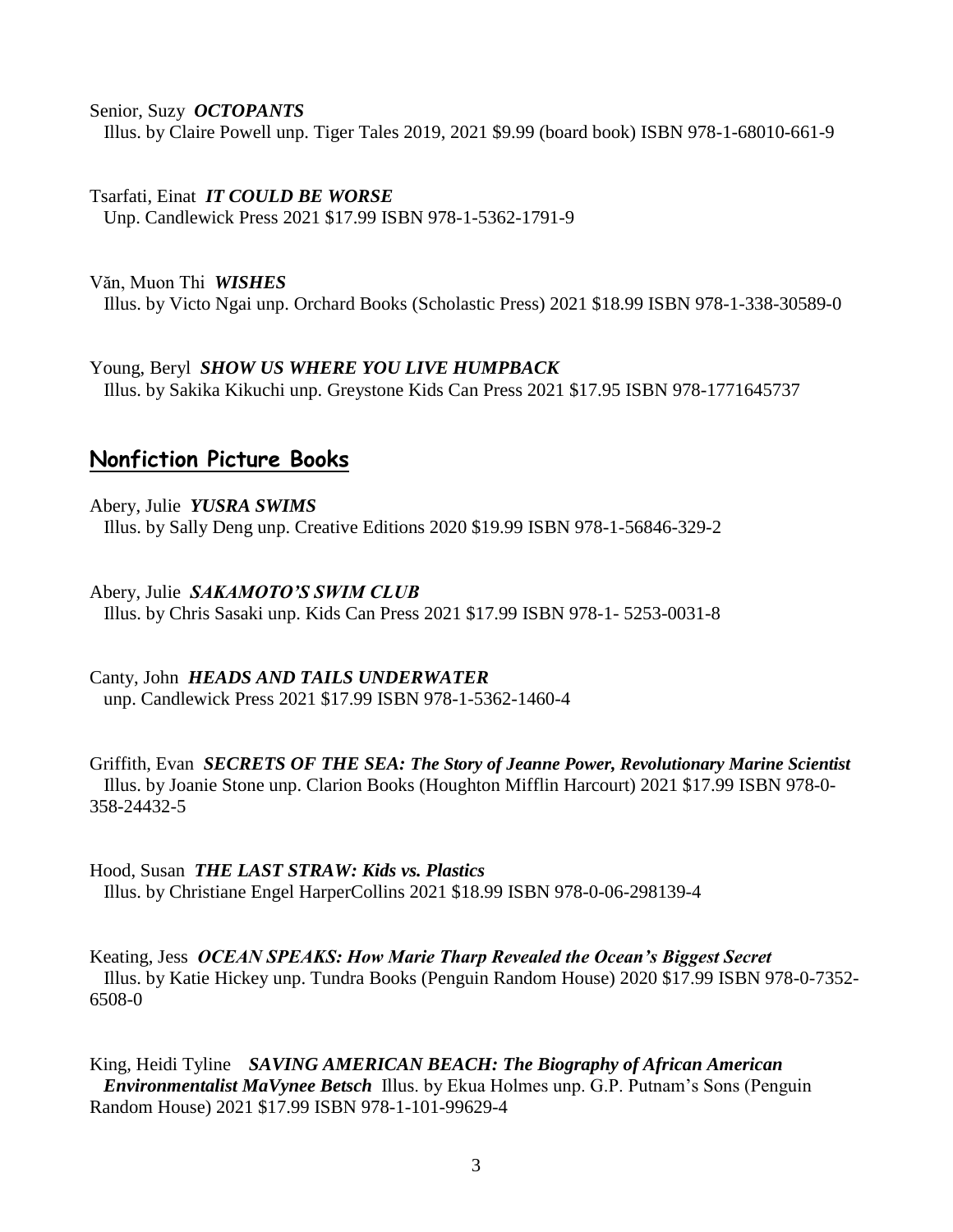#### Montgomery, Sy *INKY'S AMAZING ESCAPE*

 Illus. by Amy Schimler-Safford unp. Simon & Schuster 2018 \$17.99 ISBN 978-1-5344-0191-4; \$7.99 (pbk) ISBN 978-1-5344-8044-5

Swinburne, Stephen R. *RUN, SEA TURTLE, RUN: A Hatchling's Journey* Photos by Guillaume Feuillet unp. Millbrook Press 2020 \$27.99 (PLB) ISBN 978-1-5415-7812-8

Tsui, Bonnie *SARAH AND THE BIG WAVE* Illus. by Sophie Diao unp. Henry Holt & Co. (Macmillan) 2021 \$18.99 ISBN 978-1-250-23948-8

# **Beginning Readers**

Bentley, Tadgh *LITTLE PENGUIN AND THE MYSTERIOUS OBJECT* 32p. HarperCollins 2020 \$16.99 ISBN 978-0-06-269998-5; \$4.99 (pbk) ISBN 978-0-06-269997-8

Hale, Bruce *CLARK THE SHARK AND THE SCHOOL SING* Illus. by Guy Francis 32p. Harper Alley (HarperCollins) 2021 \$16.99 ISBN 978-0-06-29157-2

Lyons, Kelly Starling *TY'S TRAVELS: Beach Day!* Illus. by Nina Mata 32p. HarperCollins 2021 \$26.99 ISBN 978-0-06-295114-4

Ransom, Candice *BEACH DAY!*

 Illus. by Erika Meza 32p. Random House (Penguin Random House) 2020 \$12.99 (PLB) ISBN 978- 1-5247-2044-5; \$4.99 (pbk) ISBN 978-1-5247-2043-8

Ruzzier, Sergio *FISH AND SUN* 48p. Harper Alley (HarperCollins)2021 \$16.99 ISBN 978-0-06-307664-8

### **Early Chapter Books**

Alikhan, Salima *SORAYA AND THE MERMAID*

 Illus. by Atieh Sohrabi & Jennifer Naalchigar 112p. Reycraft Books 2020 \$15.95 ISBN 978- 1478868156; \$9.95 (pbk) ISBN 978-1-4788-6912-2

Anderson, Derek *THE SHARK REPORT* (Benny McGee & the Shark, #1) 61p. Penguin Workshop (Penguin Random House) 2020 \$15.99 ISBN 978-0-593-09338-2; \$6.99 (pbk) ISBN 978-0-593-09339-9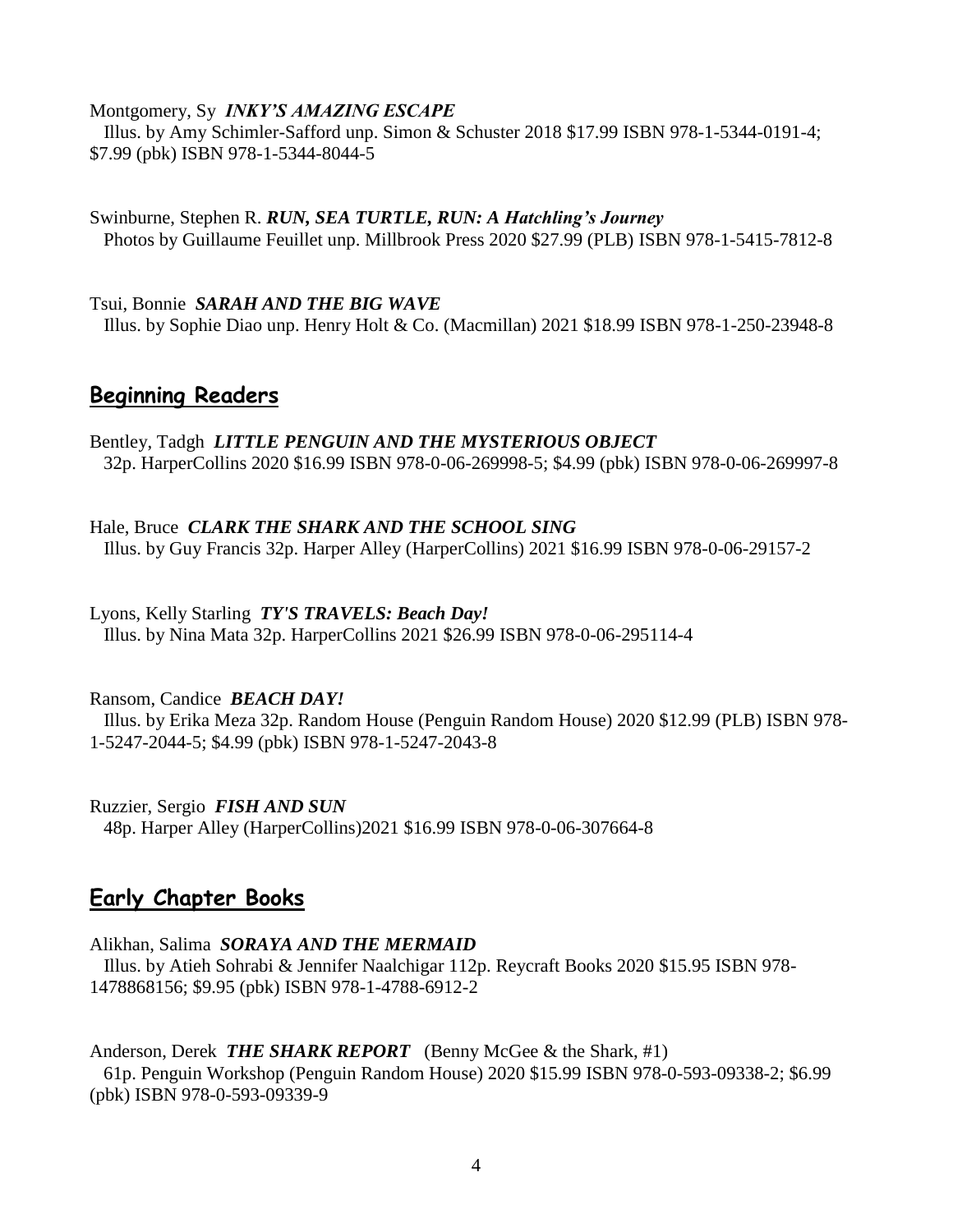Anderson, Derek *WE ARE FAMOUS!* (Benny McGee & the Shark, #2)

 61p. Penguin Workshop (Penguin Random House) 2020 \$15.99 ISBN 978-0-593-09341-2; \$6.99 (pbk) ISBN 978-0-593-09342-9

Anstee, Ashlyn *SHELBY & WATTS: Tide Pool Troubles* 94p. Viking (Penguin Random House) 2021 \$12.99 ISBN 978-0-593-20531-0

Goodner, David *KONDO & KEZUMI VISIT GIANT ISLAND* Illus. by Andrea Tsurumi 80p. Little, Brown & Co. 2020 \$15.99 ISBN 978-1-368025775; \$6.99 (pbk) ISBN 978-0-7595-5475-7

Goodner, David *KONDO & KEZUMI REACH BELL BOTTOM* Illus. by Andrea Tsurumi 80p. Little, Brown & Co. 2021 \$15.99 ISBN 978-0-7595-5473-3; \$6.99 (pbk) ISBN 978-0-7595-5474-0

Goodner, David *KONDO & KEZUMI ARE NOT ALONE*

 Illus. by Andrea Tsurumi 80p. Little, Brown & Co. 2021 \$15.99 ISBN 978-0-7595-5472-6; \$6.99 (pbk) ISBN 978-0-7595-5471-9

Marlin, Jen *RESCUE ON TURTLE BEACH* (Wind Riders series, Bk 1) Illus. by Izzy Burton 107p. HarperCollins 2021 \$16.99 ISBN 978-0-06-302925-5

# **Fiction for Grades 2-5 (or so)**

Abe, Julie *EVA EVERGREEN, SEMI-MAGICAL WITCH* 382p. Little, Brown & Co. 2020 \$16.99 ISBN 978-0-316-49388-8

Bourne, Shakirah *JOSEPHINE AGAINST THE SEA* 293p. Scholastic 2021 \$17.99 ISBN 978-1-338-64208-7

Callaghan, Cindy *SALTWATER SECRETS* 275p. Simon & Schuster 2020 \$18.99 ISBN 978-1-5344-1744-1

Fawcett, Heather *THE LANGUAGE OF GHOSTS* 356p. HarperCollins 2020 \$16.99 ISBN 978-0-06-285454-4

Gardner, Sally *MR. TIGER, BETSY, AND THE BLUE MOON* Illus. by Nick Maland 183p. Penguin Workshop (Penguin Random House) 2020 \$16.99 ISBN 978-0- 593-09516-4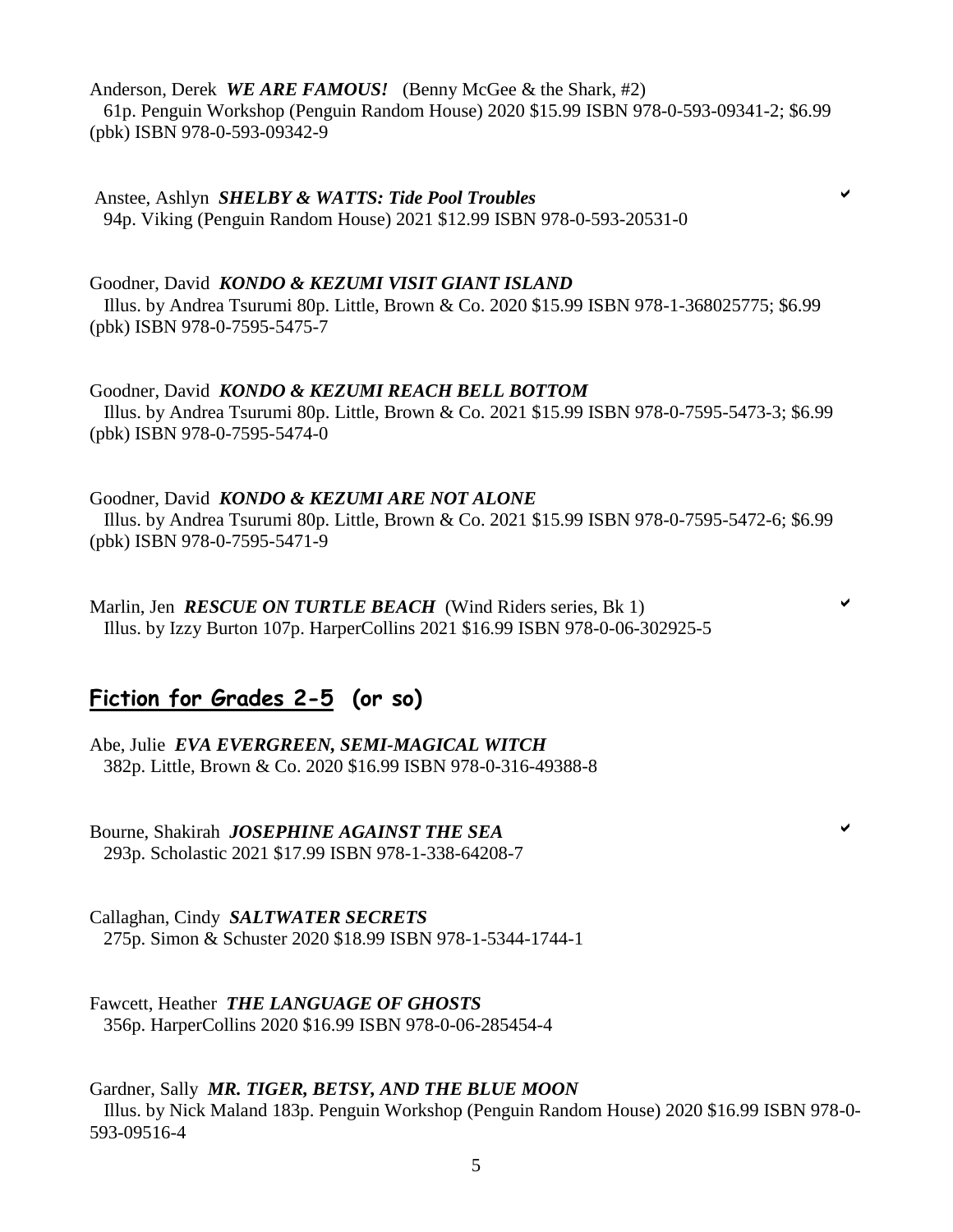#### Gardner, Sally *MR. TIGER, BETSY, AND THE SEA DRAGON*

 Illus. by Nick Maland 197p. Penguin Workshop (Penguin Random House) 2020 \$16.99 ISBN 978-0- 593-09585-0

#### Getten, Kereen *WHEN LIFE GIVES YOU MANGOS*

189p. Delacorte Press (Penguin Random House) 2020 \$16.99 ISBN 978-0-593-17397-8

#### Gilbert, J. J. *THE MOUSE WATCH UNDERWATER*

228p. Disney Hyperion 2021 \$16.99 ISBN 978-1-368-05219-1

#### Guidroz, Rukhsanna *SAMIRA SURFS*

 Illus. by Fahmida Azim 403p. Kokila (Penguin Random House) 2021 \$17.00 ISBN 978-1-9848- 1619-1

#### Jennings, Terry Catasús *DEFINITELY DOMINGUITA: Captain Dom's Treasure* Illus. by Fátima Anaya 128p. Aladdin \$17.99 ISBN 978-1534465060; \$5.99 (pbk) ISBN 978-1- 5344-6505-3

#### King, S J *THE SECRET EXPLORERS AND THE LOST WHALES*

 127p. DK (Penguin Random House) 2020 \$18.99 ISBN 978-0-7440-2384-8; \$5.99 (pbk) ISBN 978- 0-7440-2105-9

#### Loizeaux, William *INTO THE WIND* Illus by Laura Jacobsen 192p. One Elm Books 2021 \$16.99 ISBN 978-1-947159426

Monroe, Mary Alice & Angela May *THE ISLANDERS* Illus. by Jennifer Bricking 287p. Aladdin (Simon & Schuster) 2021 \$17.99 ISBN 978-1-5344-2727-3

Parry, Rosanne *A WHALE OF THE WILD* 321p. Greenwillow Books (HarperCollins) 2020 \$17.99 ISBN 978-0-06-299592-6; \$7.99 (pbk) ISBN 978-0-06-299593-3

Schaap, Annet *OF SALT AND SHORE* 352p. Charlesbridge 2020 \$16.99 ISBN 978-1-62354-230-6

#### Scieszka, Jon *THE WATER PLANET*

Illus, by Steven Weinberg unp. (228p.) Chronicle Books 2020 \$14.99 ISBN 978-1-4521-7120-3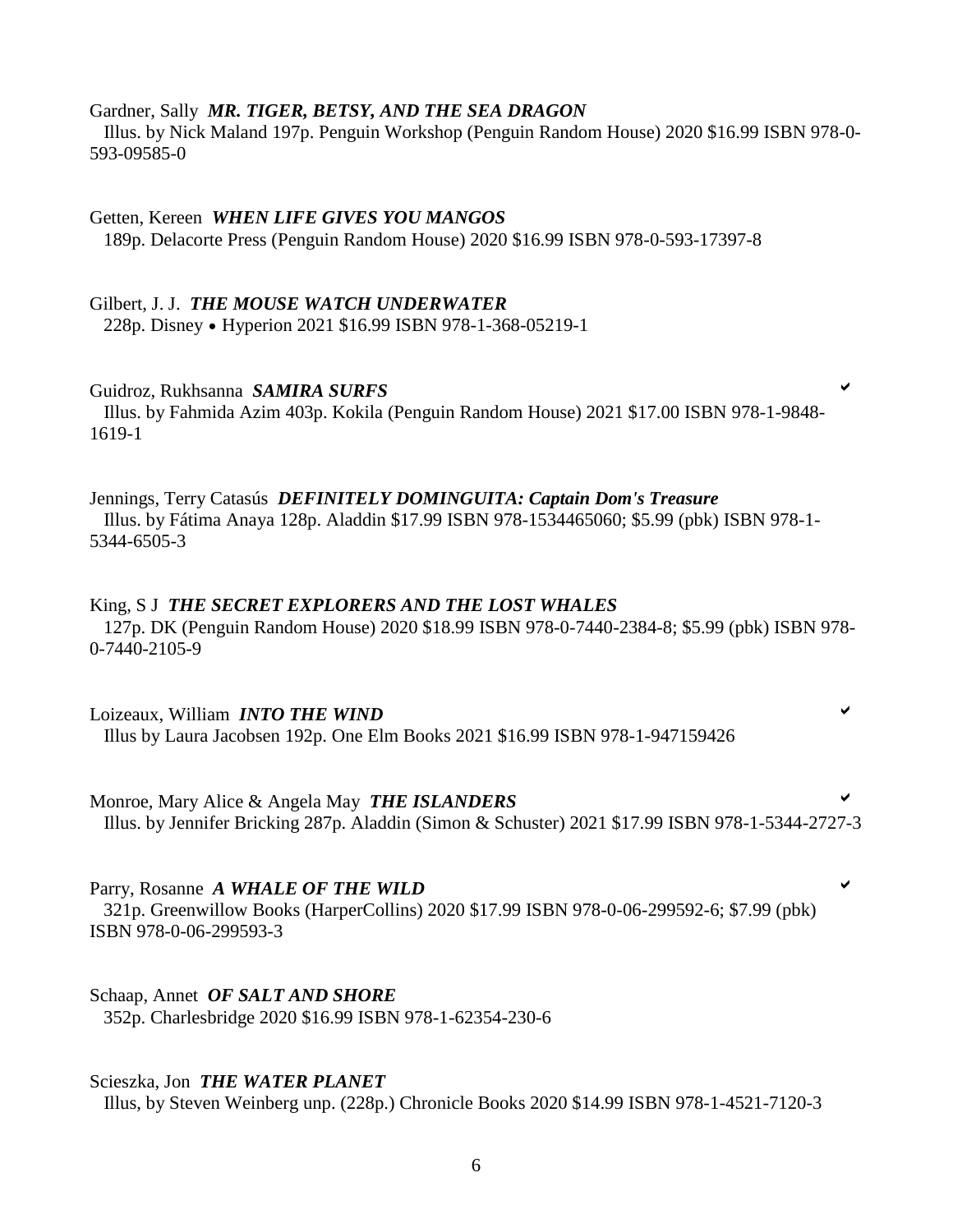#### Xu, Wendy *TIDESONG*

 230p. Quill Tree Books (HarperCollins) 2021 \$21.99 ISBN 978-0-06-295580-7; \$12.99 (pbk) ISBN 978-0-06-295579-1

# **Nonfiction for Grades 2-5 (or so)**

Jenkins, Steve & Robin Page *THE SHARK BOOK* 33p. Houghton Mifflin Harcourt 2021 \$ 17.99 ISBN 978-1-328-56949-3

#### Messner, Kate *PEARL HARBOR*

 Illus. by Dylan Meconis 194p. Random House Children's Books (Penguin Random House) 2020 \$12.99 (PLB) ISBN 978-0-593-12038-5; \$7.99 (pbk) ISBN 978-0-593-12037-8

Messner, Kate *THE TITANIC* Illus. by Matt Aytch Taylor 191p. Random House Children's Books (Penguin Random House) 2021 \$12.99 (PLB) ISBN 978-0-593-12044-6; \$7.99 (pbk) ISBN 978-0-593-12043-9

#### Poliquin, Rachel *THE STRANGEST THING IN THE SEA* Illus. by Byron Eggenschwiler unp. Kids Can Press 2021 \$17.99 ISBN 978-1-77138-918-1

Sandstrom, Donna *ORCA RESCUE!* Illus. by Sarah Burwash 140p. Kids Can Press 2021 \$17.99 ISBN 978-1-5253-0117-9

# Teen Titles

### **Fiction for Younger Teens**

Allen, Sarah *BREATHING UNDERWATER* 211p. Farrar Straus Giroux Books (Macmillan) 2021 \$16.99 ISBN 978-0-374-31325-8

Blake, Ashley Herring *HAZEL BLY AND THE DEEP BLUE SEA* 339p. Little, Brown and Co. 2021 \$16.99 ISBN 978-0-316-53545-8

Lee, Tony *PIRATE QUEEN: The Legend of Grace O'Malley* Illus. by Sam Hart 128p. Candlewick Press 2019 \$12.99 (pbk) ISBN 978-1-5362-0020-1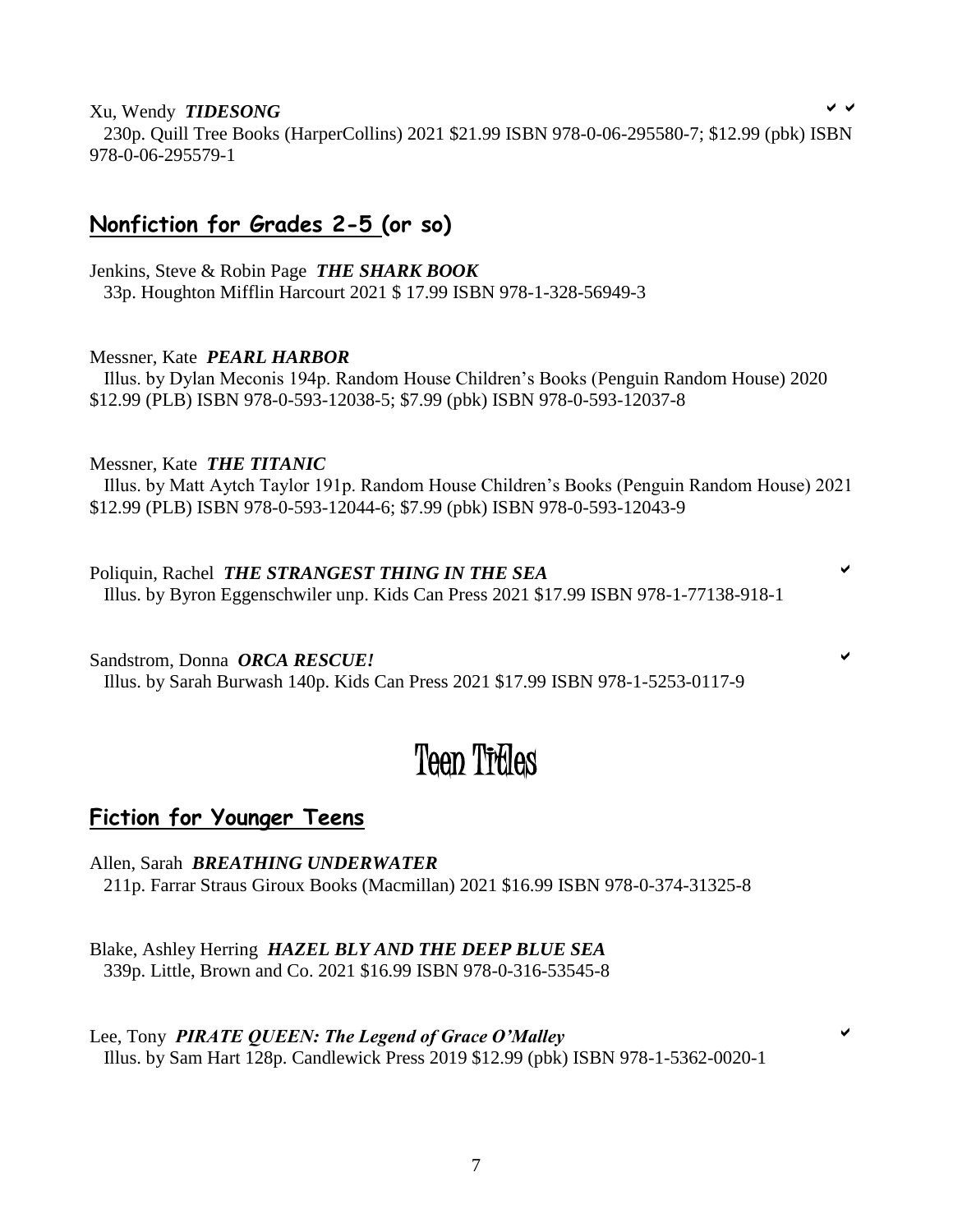### Martin, Laura *THE MONSTER MISSIONS*

309p. HarperCollins 2021 \$16.99 ISBN 978-0-06-289438-0

Mone, Gregory *ATLANTIS: The Accidental Invasion* 278p. Amulet Books 2021 \$17.99 ISBN 978-1-4197-3853-1

Older, Daniel José *FLOOD CITY*

327p. Scholastic Press 2021 \$17.99 ISBN 978-1-338-11112-5

Ostertag, Molly Knox *THE GIRL FROM THE SEA* 247p. Graphix (Scholastic) 2021 \$24.99 ISBN 978-1338540581; \$14.99 (pbk) ISBN 978-1-338- 54057-4

Riordan, Rick *DAUGHTER OF THE DEEP* 336p. Disney-Hyperion 2021 \$19.99 ISBN 978-1-368-07792-7

# **Fiction for Older Teens**

Bowen, Natasha *SKIN OF THE SEA* 336p. Random House (Penguin Random House) 2021 \$18.99 ISBN 978-0-593120941

Lee, Stacey *LUCK OF THE TITANIC* 361p. G. P. Putnam's Sons 2021 \$18.99 ISBN 978-1-5247-4098-6

# Series Books &/or Older Titles

#### Beginning Readers

Yolen, Jane *SCHOOL OF FISH: Rocking the Tide* (School of Fish, Bk 3) Illus. by Mike Moran unp. Simon & Schuster 2020 \$17.99 ISBN 978-1-5344-5308-1; \$4.99 (pbk) ISBN 978-1-5344-307-4

#### Nonfiction Picture Books

Grodzicki, Jenna *I SEE SEA FOOD: Sea Creatures that Look Like Food* 32p. Millbrook Press (Lerner) 2019 \$27.99 (PLB) ISBN 978-1-5415-5463-4

Keating, Jess *SHARK LADY: The True Story of How Eugenie Clark Became the Ocean's Most Fearless Scientist* Illus. by Marta Álvarez Miguéns unp. Sourcebooks Inc. 2017 \$17.99 ISBN 978- 1-4926-4204-6